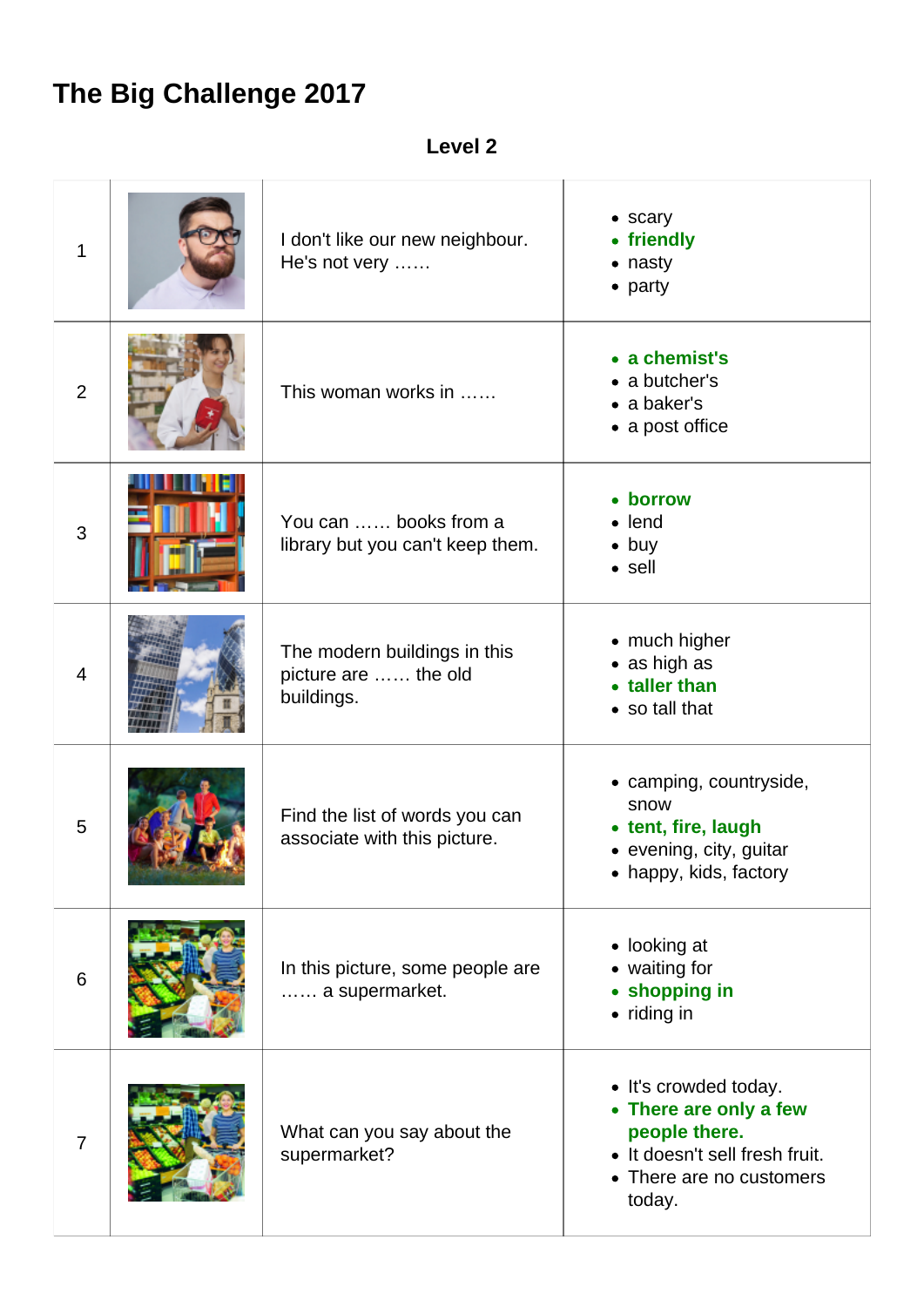| 8  | What can you buy in a<br>supermarket?                  | • rice, clouds, cheese<br>• flats, milk, oil<br>• onions, pies, hills<br>• fish, flour, tomatoes                                                                                |
|----|--------------------------------------------------------|---------------------------------------------------------------------------------------------------------------------------------------------------------------------------------|
| 9  | Who can sing in this choir?                            | • All the people who live in<br>Bolden.<br>• Children and adults.<br>• Children between ten<br>and fourteen.<br>• Children under ten.                                           |
| 10 | What sort of songs does the<br>choir sing?             | • Boring songs that are easy<br>to learn.<br>• Songs that children<br>enjoy singing.<br>• Only easy traditional<br>songs.<br>• Rather difficult songs of all<br>sorts.          |
| 11 | Find the true sentence.                                | • It costs £5 when you come<br>for the first time.<br>• It costs £5 a year.<br>• It costs £5 every time you<br>come.<br>• The first time you come,<br>it doesn't cost anything. |
| 12 | How often does the choir meet?                         | • Once a week, every week.<br>• Every Saturday evening.<br>• On Saturdays except<br>during the school<br>holidays.<br>• Every week, on Saturday<br>mornings.                    |
| 13 | My sister and I  on holiday<br>in Spain at the moment. | $\bullet$ am<br>$\bullet$ are<br>$\bullet$ go<br>$\bullet$ stay                                                                                                                 |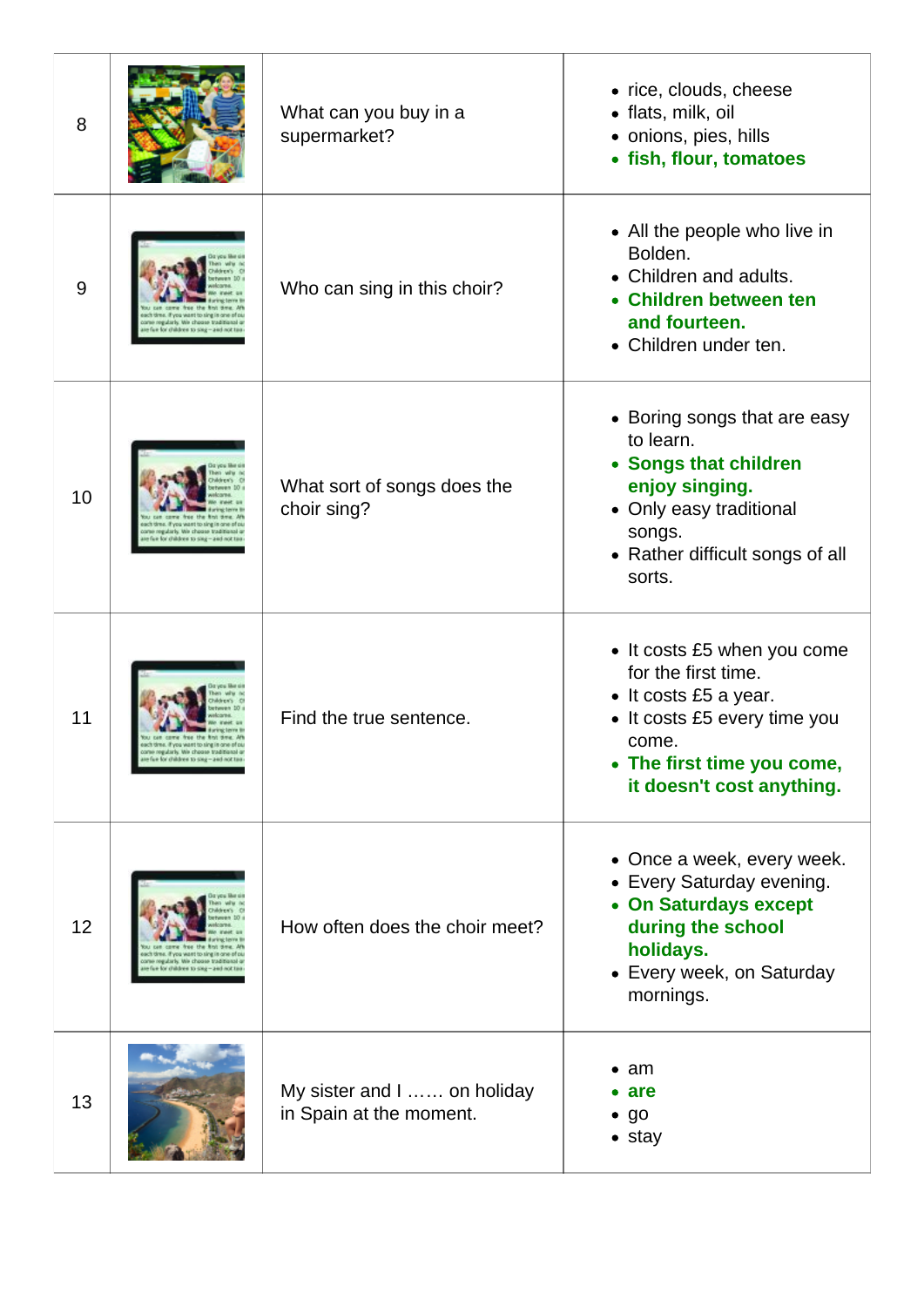| 14 | What  people like to eat in<br>your country?        | $\bullet$ are<br>$\bullet$ does<br>$\bullet$ do<br>$\bullet$ is |
|----|-----------------------------------------------------|-----------------------------------------------------------------|
| 15 | On British roads, you  drive<br>on the right.       | $\bullet$ are<br>$\bullet$ can<br>• mustn't<br>• don't have to  |
| 16 | Did your dad  the bird table<br>in your garden?     | $\bullet$ made<br>$\bullet$ making<br>• make<br>• makes         |
| 17 | There  any glue so I used<br>sticky tape.           | • weren't<br>$\bullet$ didn't<br>$\bullet$ hasn't<br>• wasn't   |
| 18 | The family ate spaghetti<br>bolognese for dinner, ? | • didn't they<br>• wasn't it<br>• wasn't he<br>$\bullet$ did he |
| 19 | This hamburger is awful. I can't<br>it.             | $•$ eat<br>• write<br>• work<br>$\bullet$ drink                 |
| 20 | Dogs, cats and hamsters are<br>.                    | $\bullet$ toys<br>• pets<br>$\bullet$ birds<br>• vegetables     |
| 21 | It's very dark. Can you  the<br>light, please?      | • get on<br>• make up<br>• turn on<br>• put off                 |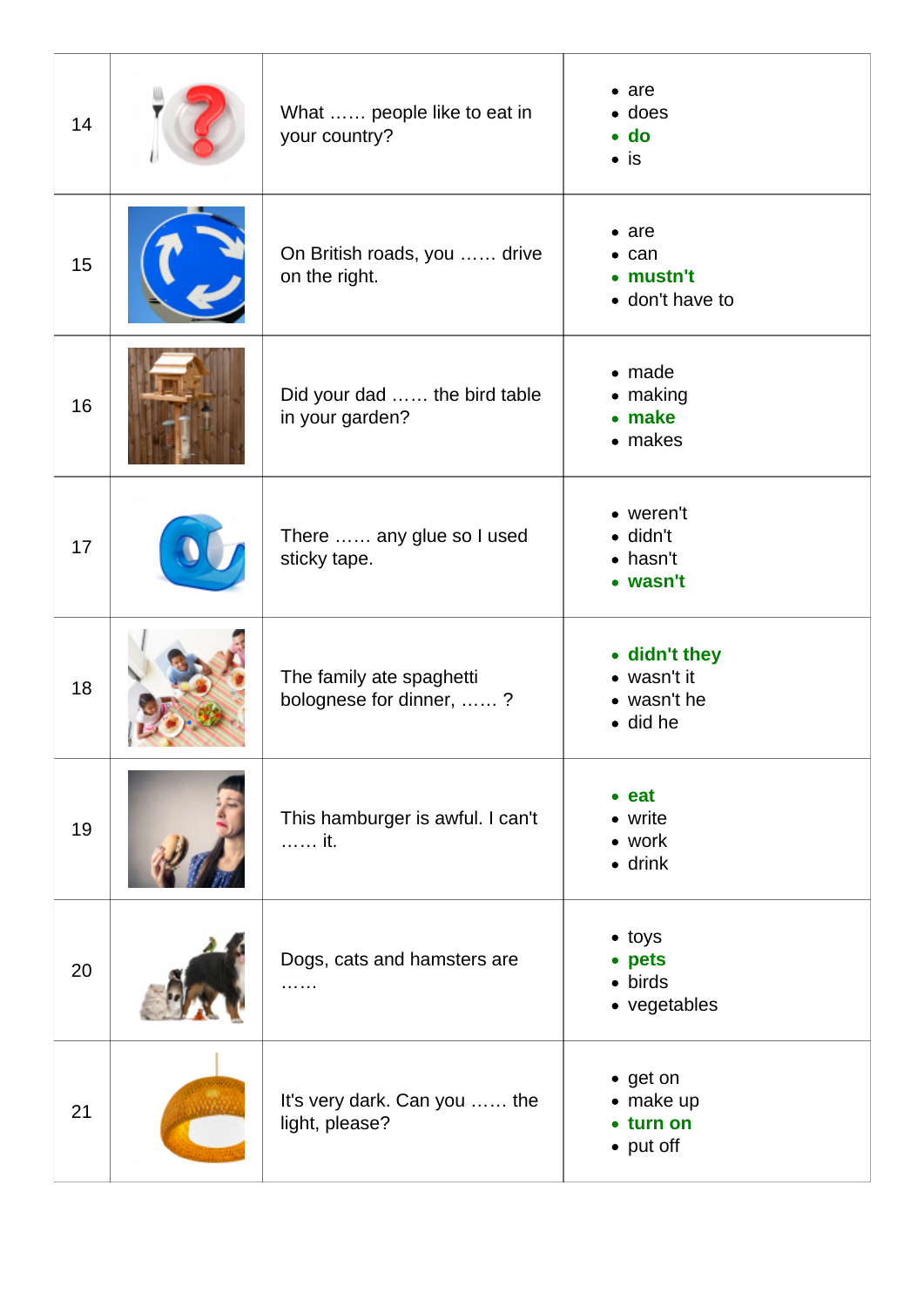| 22 |         | When George scored the<br>winning goal, he said, "This is<br>the  my life!" | • worst moment in<br>• more exciting time of<br>• best day of<br>• greater match in |
|----|---------|-----------------------------------------------------------------------------|-------------------------------------------------------------------------------------|
| 23 | [AUDIO] | Listen. This word rhymes with<br>.                                          | $\bullet$ tell<br>• wheel<br>• wall<br>$\bullet$ for                                |
| 24 | [AUDIO] | Listen. What does this word<br>rhyme with?                                  | • streets<br>• keys<br>• needs<br>$\bullet$ is                                      |
| 25 | [AUDIO] | Listen and complete the "family"<br>of words.                               | • screen<br>$\bullet$ bear<br>$\bullet$ pan<br>$\bullet$ drum                       |
| 26 |         | [AUDIO]                                                                     | • Ireland.<br>• Canada.<br>· Australia.<br>• South Africa.                          |
| 27 |         | [AUDIO]                                                                     | • Green.<br>• Blue.<br>• Red.<br>• White.                                           |
| 28 |         | [AUDIO]                                                                     | • The Moving Circle.<br>• The Big View.<br>• The London Eye.<br>• The City Wheel.   |
| 29 |         | [AUDIO]                                                                     | • Stonehenge.<br>• The Highlands.<br>• Loch Ness.<br>• The Lake District.           |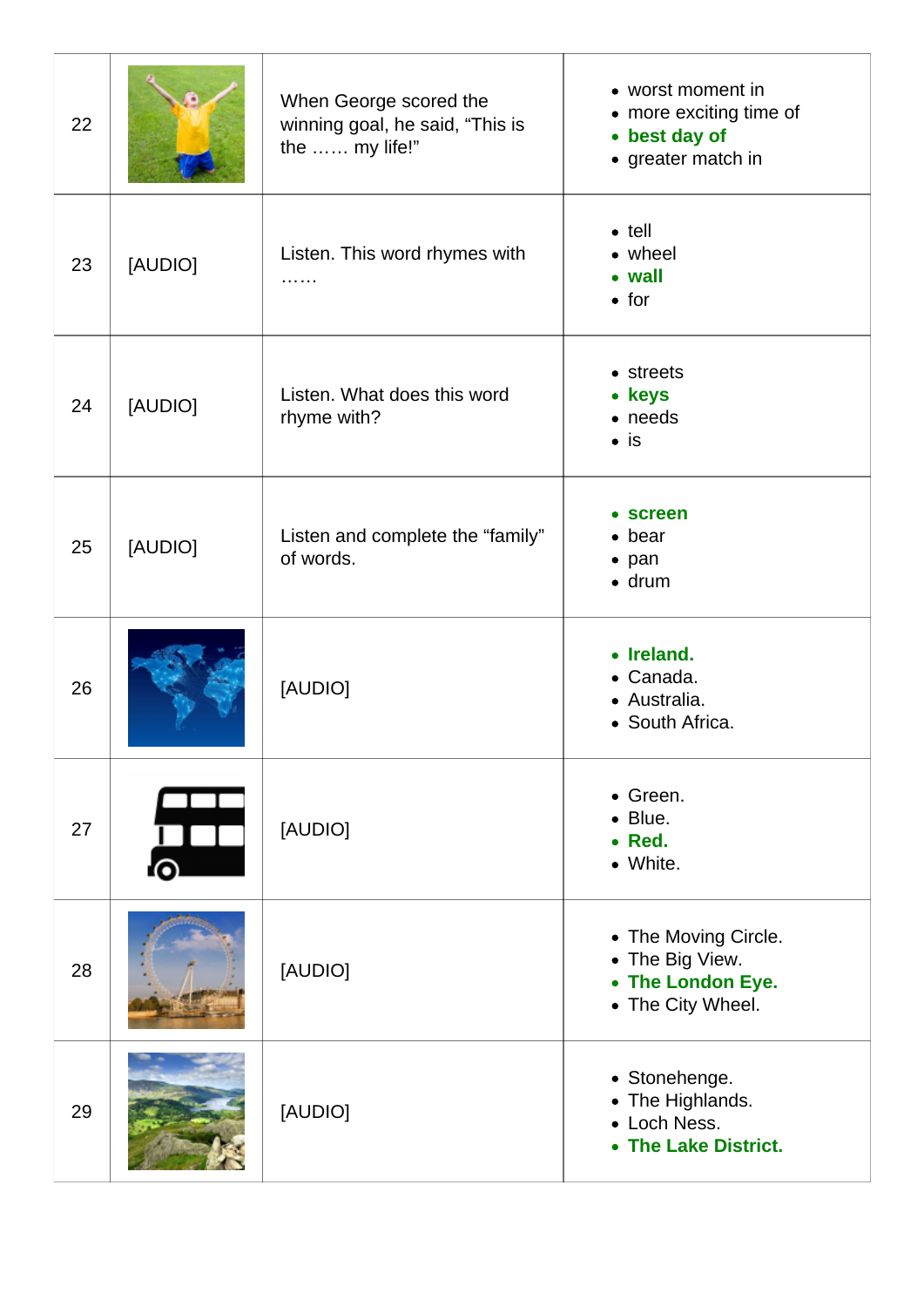| 30 | [AUDIO] | Listen. What can you answer?                            | • Fifteen years.<br><b>Quarter to ten.</b><br>• Twelve and a half.<br>• Fifty-three.                                                              |
|----|---------|---------------------------------------------------------|---------------------------------------------------------------------------------------------------------------------------------------------------|
| 31 | [AUDIO] | Before Jane leaves, what can<br>her parents say to her? | • Look out!<br>• Well done!<br>• Have a nice trip!<br>• Go away!                                                                                  |
| 32 | 414     | [AUDIO]                                                 | • Let's go swimming!<br>• Get some hot water!<br>• Don't be silly!<br>• Don't take any notice!                                                    |
| 33 | [AUDIO] | What can your mother say?                               | • This isn't so bad.<br>• How boring!<br>• What a mess!<br>• What's the matter?                                                                   |
| 34 |         | [AUDIO]                                                 | • How does it look?<br>• What's it for?<br>• What can you do for it?<br>• What work does it do?                                                   |
| 35 | [AUDIO] | Listen. Where are they?                                 | • At the cinema.<br>• At the swimming pool.<br>• At a rugby match.<br>• At the zoo.                                                               |
| 36 | [AUDIO] | What can you say about Jack?                            | • He's going to a party<br>tonight.<br>• He really likes Anne.<br>• He doesn't like Anne<br>very much.<br>• He hasn't got much<br>homework to do. |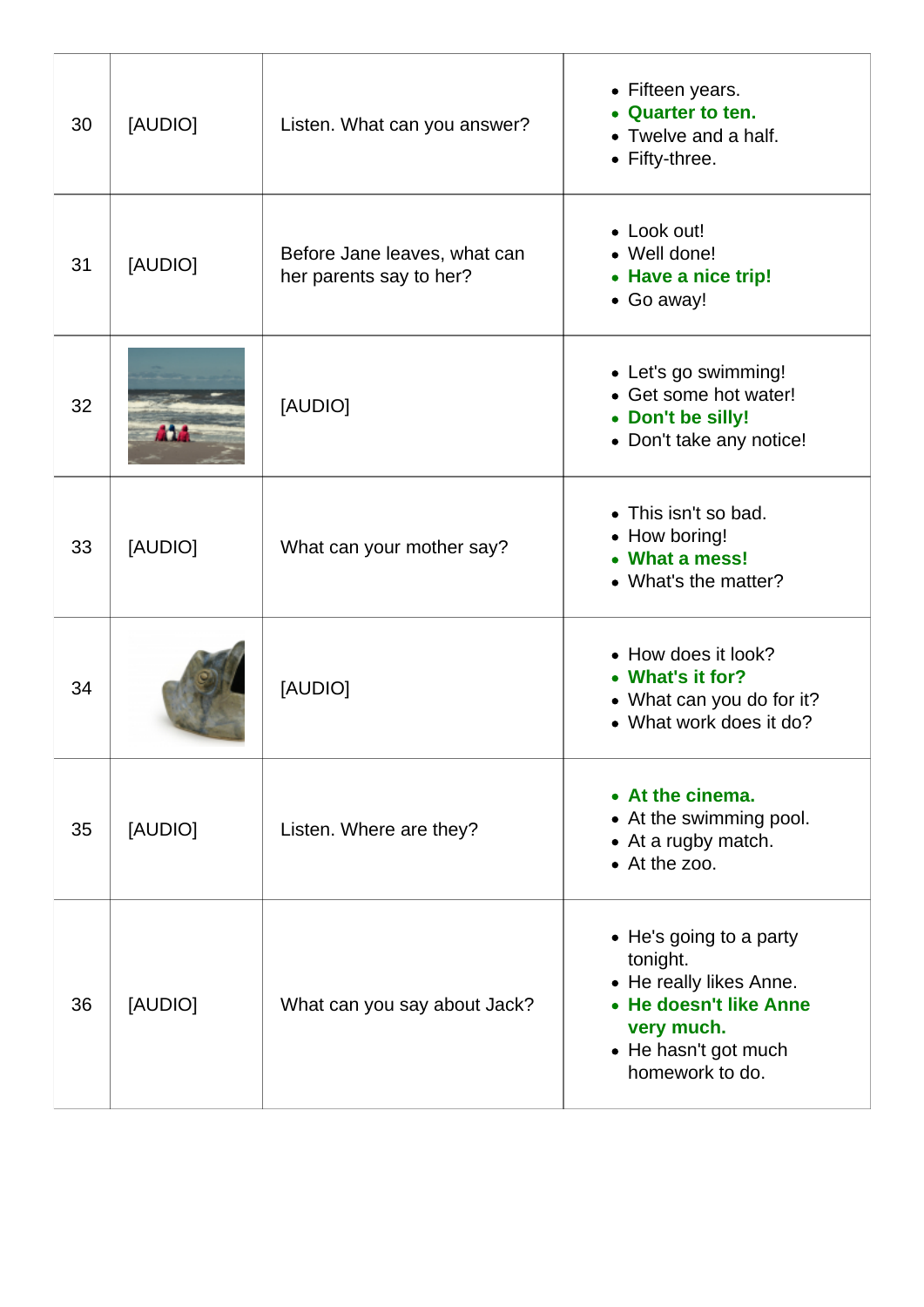| 37 | [AUDIO] | Listen. Find the true sentence.             | • Harry is phoning Mr<br>Watson but there's no<br>answer.<br>• Harry and Fiona are at<br><b>Mr Watson's house.</b><br>• Harry and Fiona can see<br>Mr Watson in the garage.<br>• Fiona is going to knock at<br>Mr Watson's door again. |
|----|---------|---------------------------------------------|----------------------------------------------------------------------------------------------------------------------------------------------------------------------------------------------------------------------------------------|
| 38 | [AUDIO] | Listen. What can the woman<br>say now?      | • Is it broken?<br>• Sorry. I wasn't very careful.<br>• Don't you like it?<br>• Have something to eat.                                                                                                                                 |
| 39 | [AUDIO] | Listen. Complete Danny's<br>sentence.       | • there aren't very many.<br>• there isn't much left.<br>• there wasn't any.<br>•  there aren't enough.                                                                                                                                |
| 40 | [AUDIO] | Listen and find the true<br>sentence.       | • Paul has got English,<br>Maths and Art today.<br>• It's Wednesday today.<br>• Paul's Art and Science<br>classes are in the<br>mornings.<br>• Paul has got English,<br><b>Maths and Science</b><br>today.                             |
| 41 | [AUDIO] | Listen. Find the sentence that is<br>false. | • Ryan didn't tell his father<br>about the match today.<br>• Ryan promised to help in<br>the garden today.<br>• Ryan hasn't got anything<br>important to do today.<br>• Ryan isn't going to play<br>football today.                    |
| 42 |         | Who invaded England in 1066?                | The Romans.<br>$\bullet$<br><b>The Normans.</b><br>The Spanish.<br>The Vikings.                                                                                                                                                        |